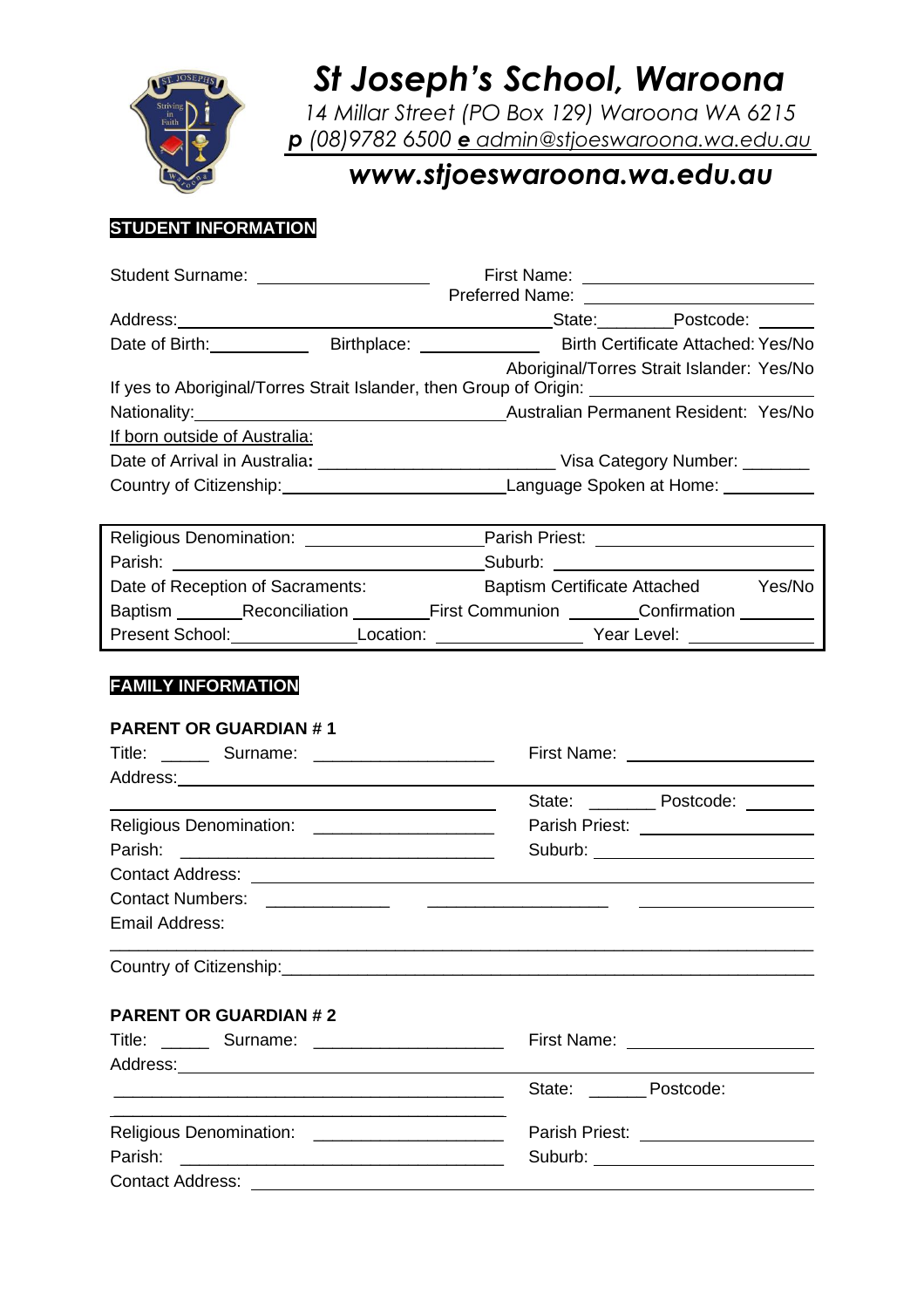

# *St Joseph's School, Waroona*

*14 Millar Street (PO Box 129) Waroona WA 6215 p (08)9782 6500 e [admin@stjoeswaroona.wa.edu.au](mailto:e%20admin@stjoeswaroona.wa.edu.au)*

## *www.stjoeswaroona.wa.edu.au*

| <b>Contact Numbers:</b> |  |
|-------------------------|--|
| Email Address:          |  |
| Country of Citizenship: |  |

#### **CUSTODY/GUARDIANSHIP**

| Name of person(s) with legal guardianship of the student:             |        |
|-----------------------------------------------------------------------|--------|
| If applicable a copy of any Parenting or Restraint Order is attached. | Yes/No |
| Any other conditions enforced at law?                                 |        |

### **SIBLINGS CURRENTLY ATTENDING SCHOOL**

| Name | Year Level | Name | Year Level |
|------|------------|------|------------|
|      |            |      |            |
|      |            |      |            |

## **SIBLINGS CURRENTLY ATTENDING OTHER SCHOOLS**

| Name | Year Level School |  |
|------|-------------------|--|
|      |                   |  |
|      |                   |  |

### **EMERGENCY CONTACT DETAILS (OTHER THAN A PARENT/GUARDIAN)**

|                         | Relation to Student: ______________                                                                                  |
|-------------------------|----------------------------------------------------------------------------------------------------------------------|
| <b>Contact Numbers:</b> | <u> 1989 - Jan Stein Stein Stein Stein Stein Stein Stein Stein Stein Stein Stein Stein Stein Stein Stein Stein S</u> |

#### **DISCLOSURE**

Do you agree that the information supplied in the *Student Information* and *Family Information* sections, can be provided to the relevant Parish Priest*?*

Yes/No